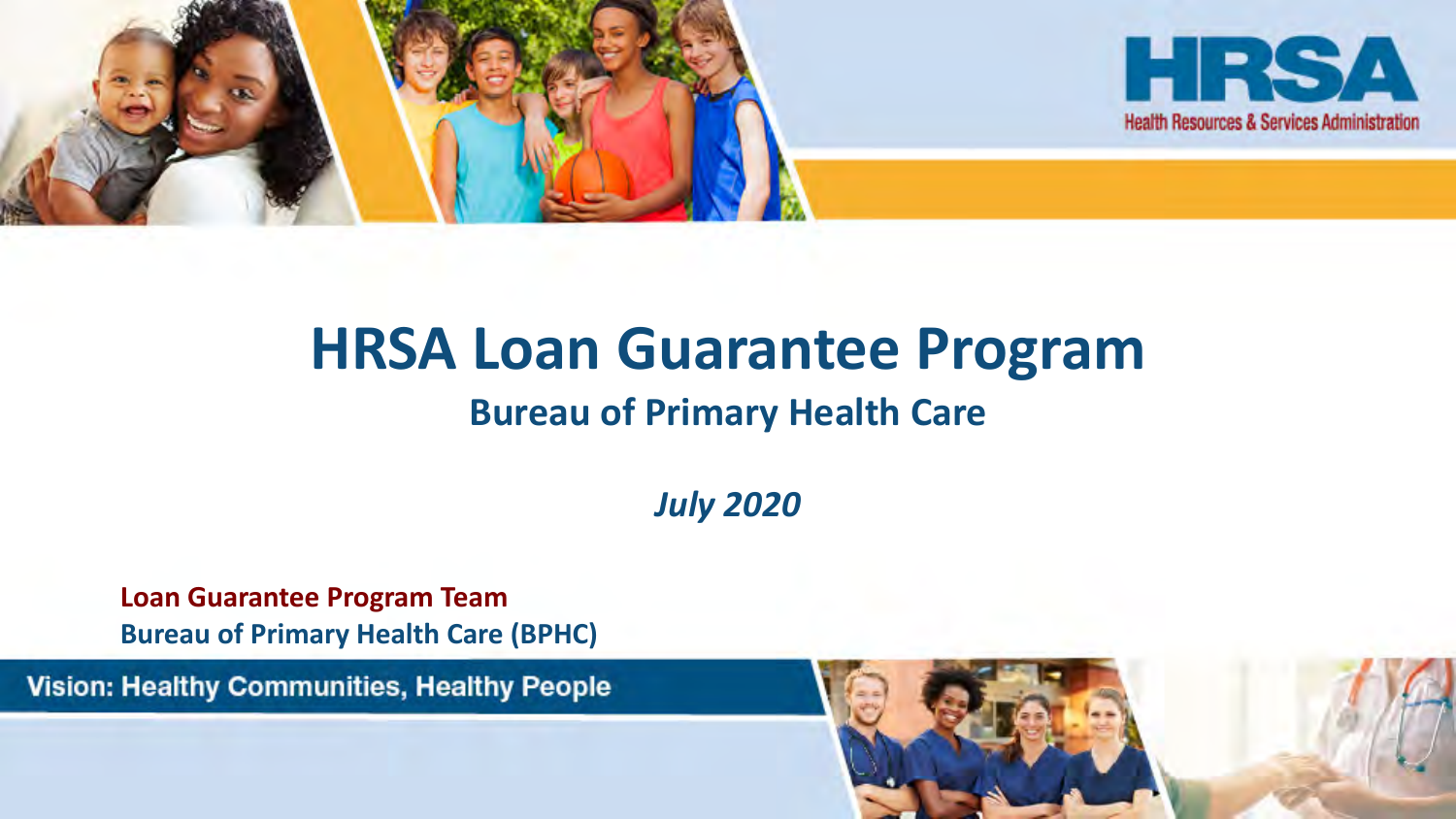#### **Agenda**

• Overview of the HRSA Loan Guarantee Program (LGP)

- **Purpose**
- **E.** Loan Guarantee Program Eligibility
- **Loan Guarantee Components**
- NEPA Requirements
- Application Process
	- **Application Process Overview: 3 Phases**
	- **EXECP Application Instructions**
	- **Application Timeline**
- LGP Technical Assistance Resources



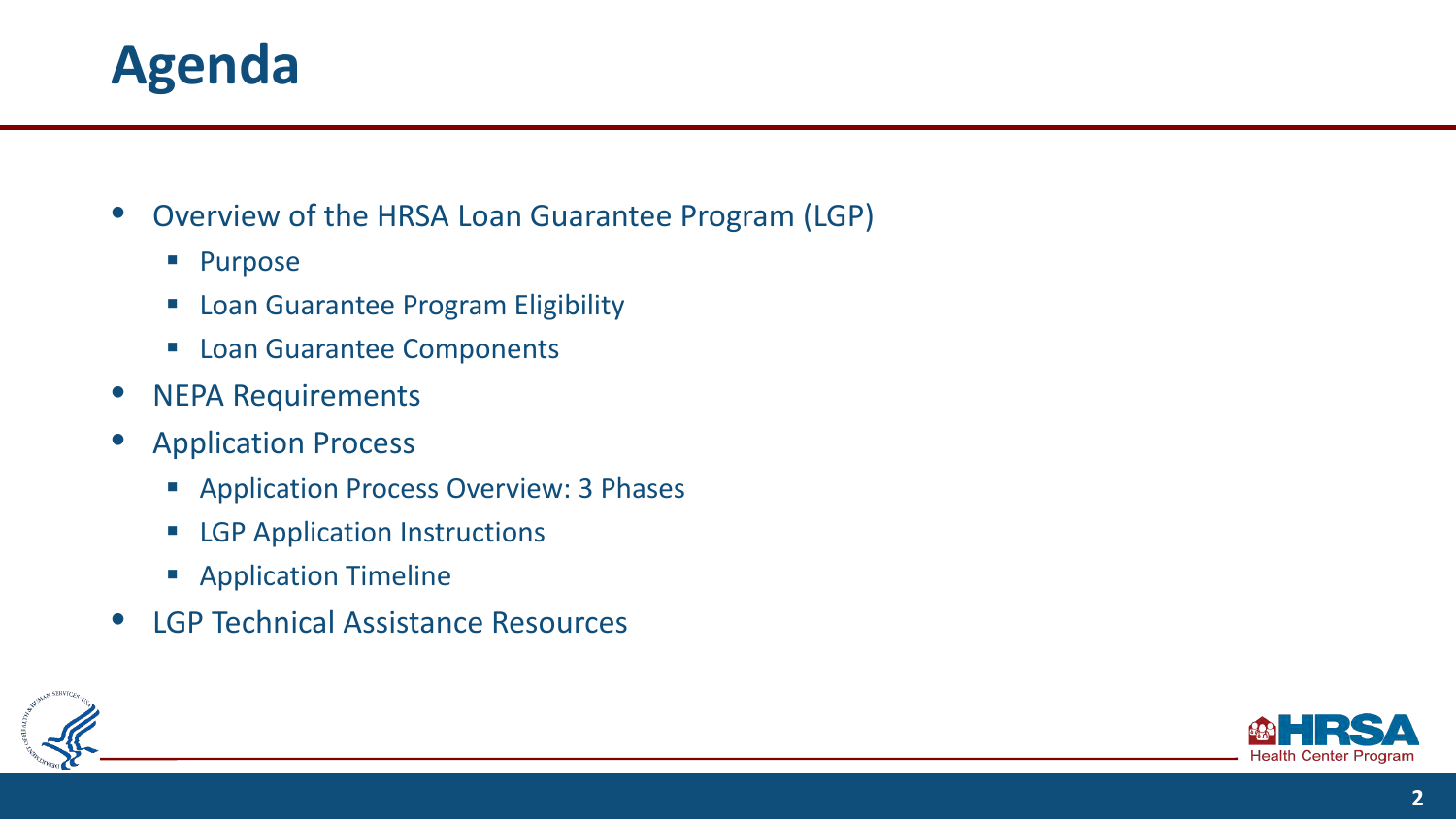### **HRSA Loan Guarantee Program (LGP) Overview**



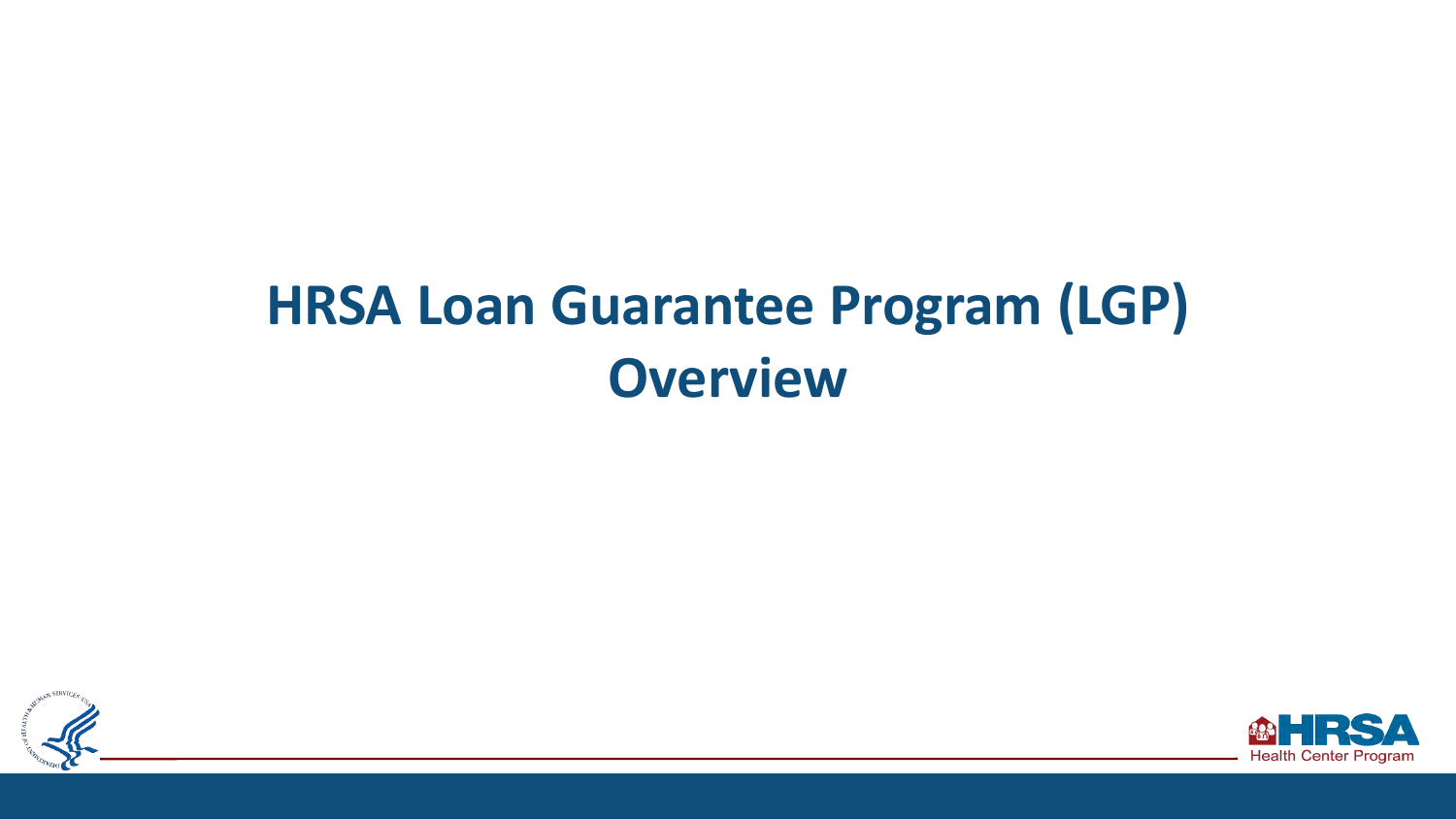#### **Purpose of Loan Guarantee Program**

- **Facilitates access to capital funding** and **reduces financing costs** for health centers by guaranteeing up to 80 percent of the principal and interest on loans made by non-Federal lenders to health centers to finance capital infrastructure projects.
- Guaranteed loan funds are not direct loans or grants awarded by HRSA.



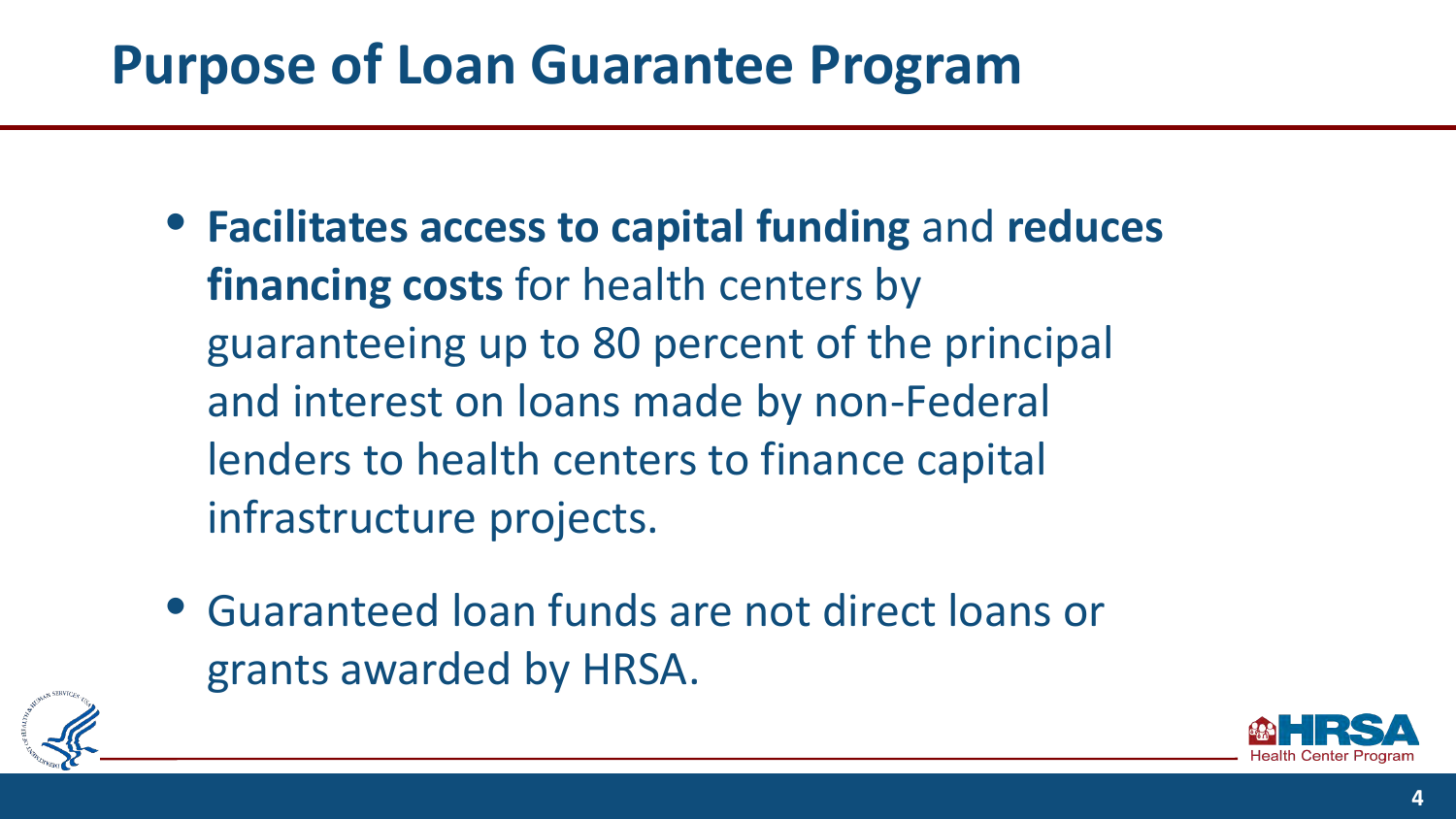### **Eligibility**

#### **APPLICANT ELIGIBILITY**

- Eligible applicants must be current Health Center Program awardees receiving operational funding, as defined under section 330 of the [Public Health Services Act](http://uscode.house.gov/view.xhtml?req=granuleid:USC-prelim-title42-section254b&num=0&edition=prelim).
- Health Center Program look-alikes are not eligible.

#### **LENDER ELIGIBILITY**

- Eligible lenders are non-Federal lending institutions.
- Must be in good standing with appropriate bank regulators as well as Community [Development Financial Institutions \(CDFI\)](https://www.cdfifund.gov/) certified by US Department of the Treasury.
- Must agree to service the loan, hold the unguaranteed portion (20%) of the loan, and participate in monitoring and reporting activities.



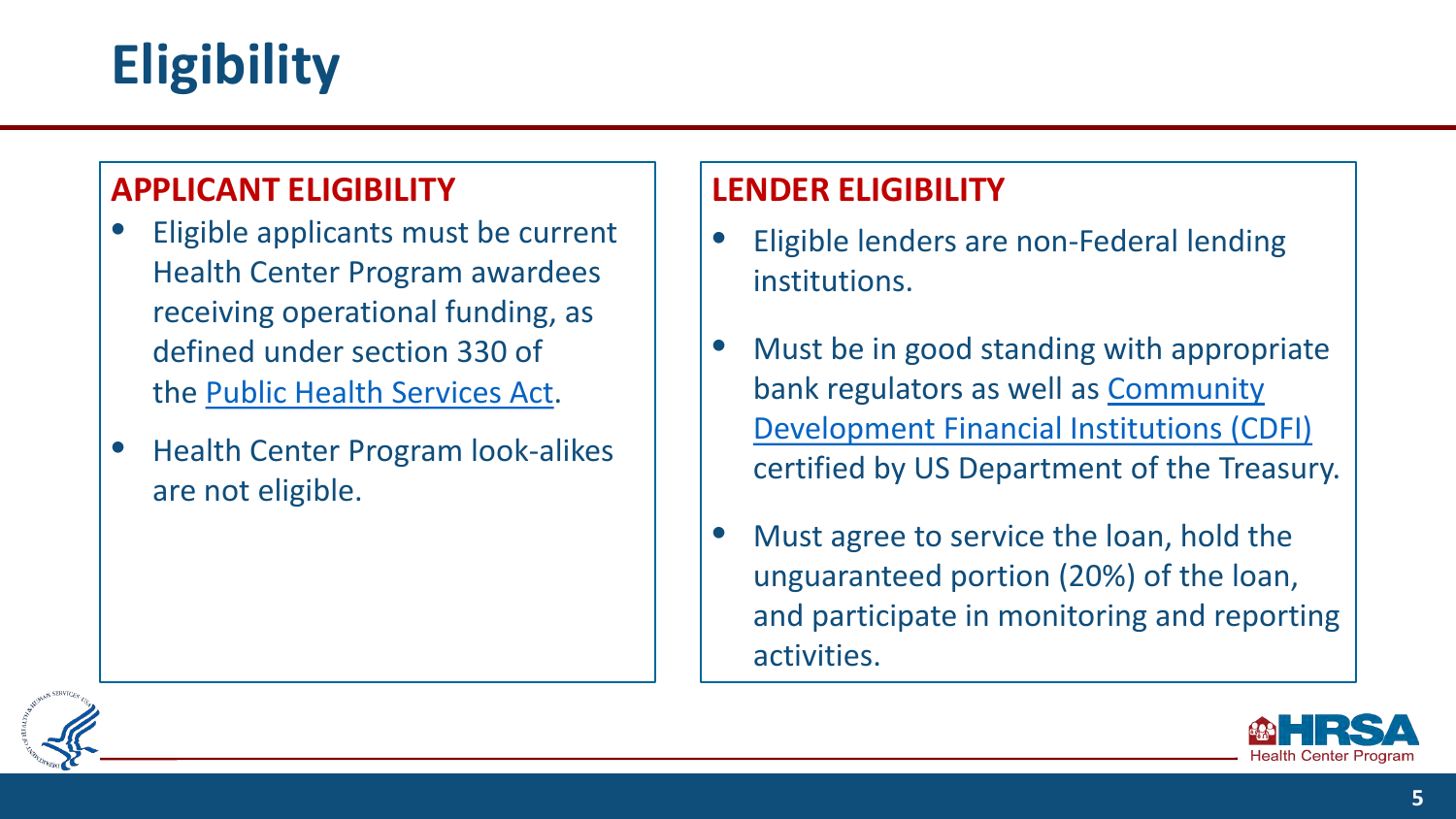#### **LGP Components**

- Eligible Project Costs and Financing
- Loan Terms and Conditions
- Lender Servicing and Monitoring Requirements



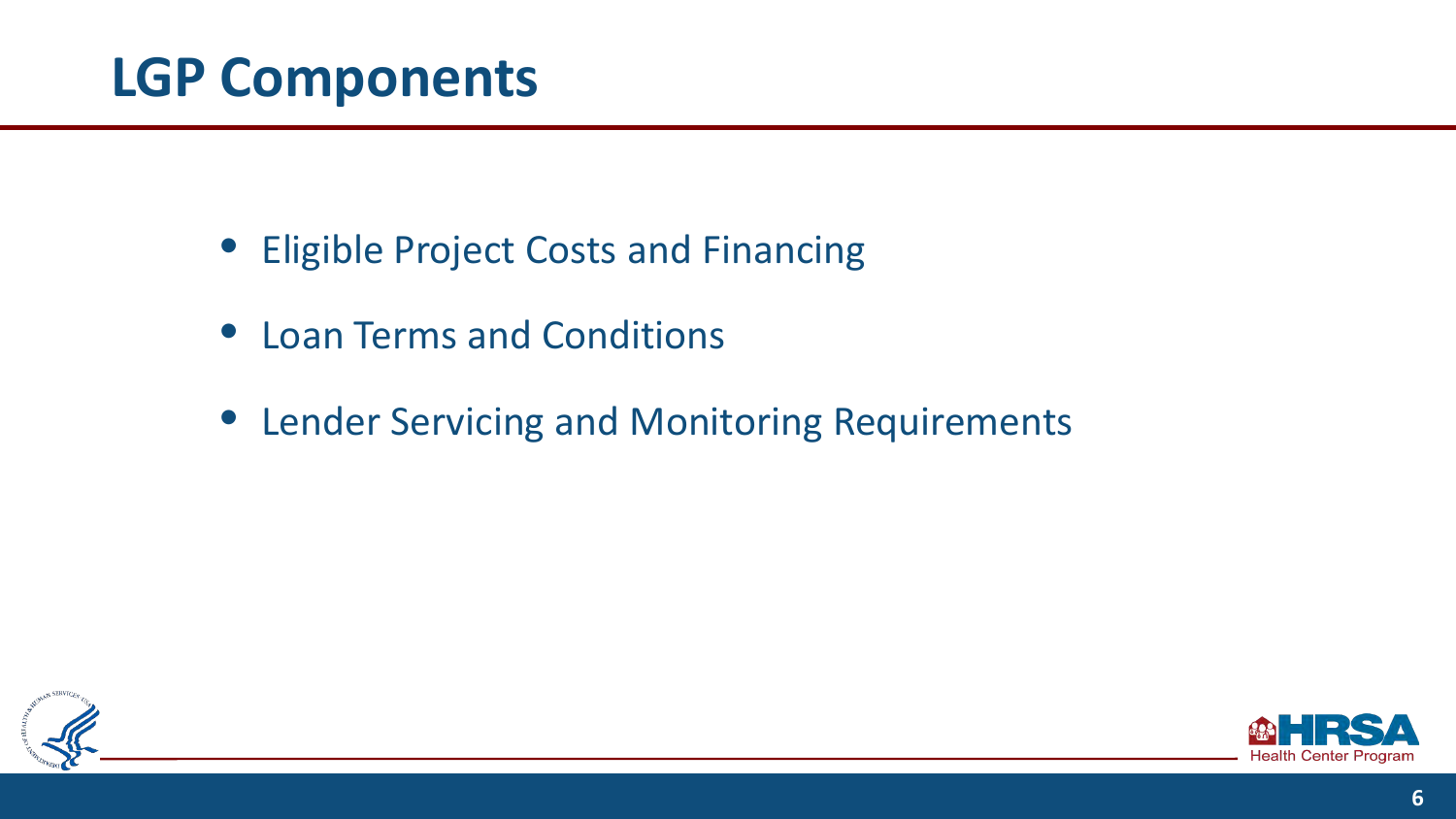### **Eligible Project Costs - Capital Projects**

#### **Construction/Expansion (C/E) activities:**

- Construction of a new stand-alone structure
- Expansion of a structure to increase total square footage of facility
- Installation of permanent affixed modular or pre-fabricated facility
- May include moveable equipment

#### **Alteration/Renovation (A/R) activities:**

- Work to modernize, improve, and/or reconfigure interior arrangements of existing facility
- Work to improve and/or replace exterior envelope
- Work to improve accessibility
- May include moveable equipment



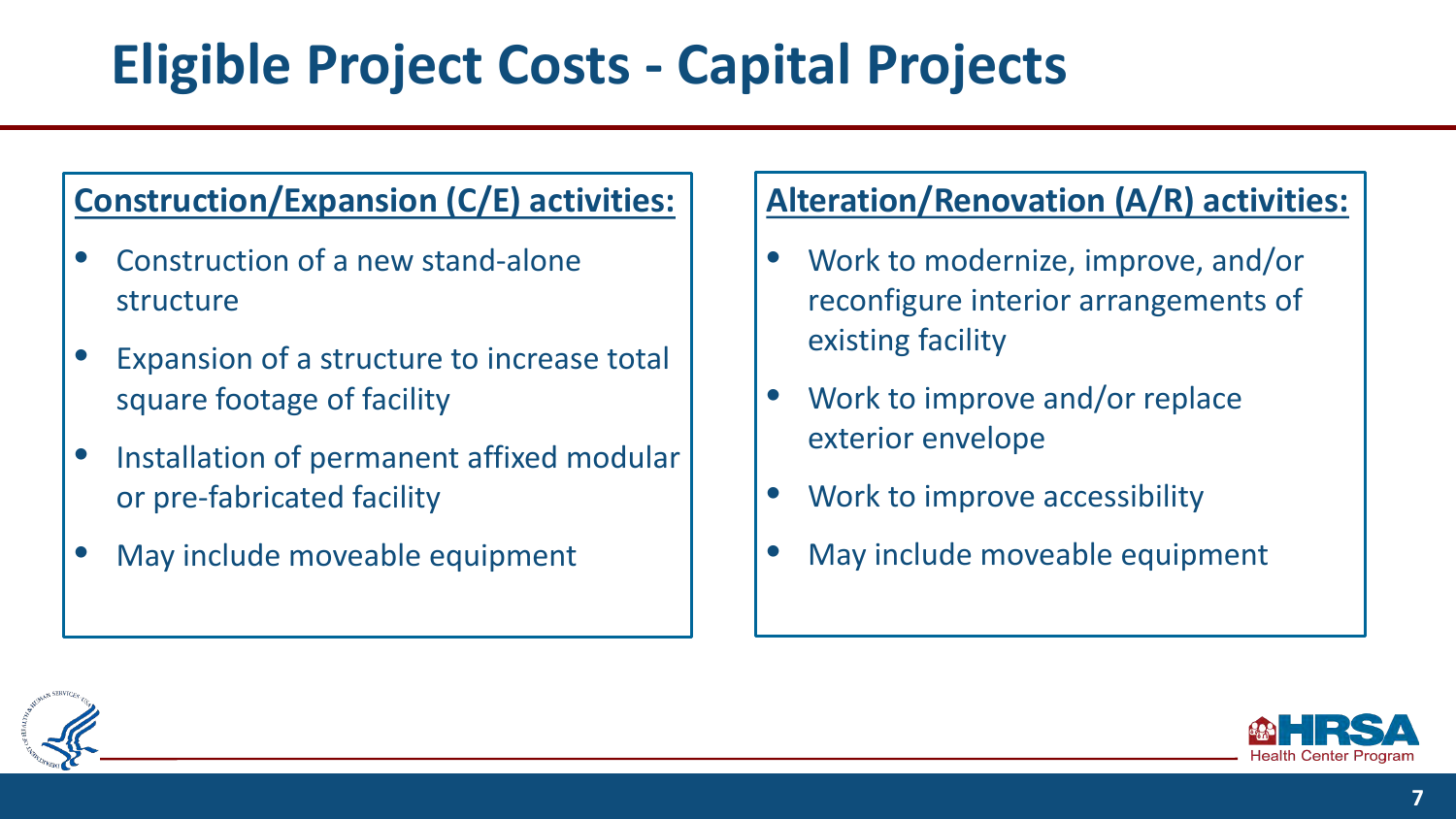### **Eligible Project Costs – Land or Facility Purchases**

- Costs to support these purchases must be an authorized part of a C/E and/or A/R project under a HRSA loan guarantee. HRSA guarantees are not eligible for use with tax-exempt bonds.
- Existing facility purchases must result in A/R of a health center medical facility.
	- Must be within HRSA-approved scope of project (consistent with Form 5B: Sites).
	- Applicant must add a new service delivery site to their Health Center Program scope of project through a Change in Scope (CIS) request.



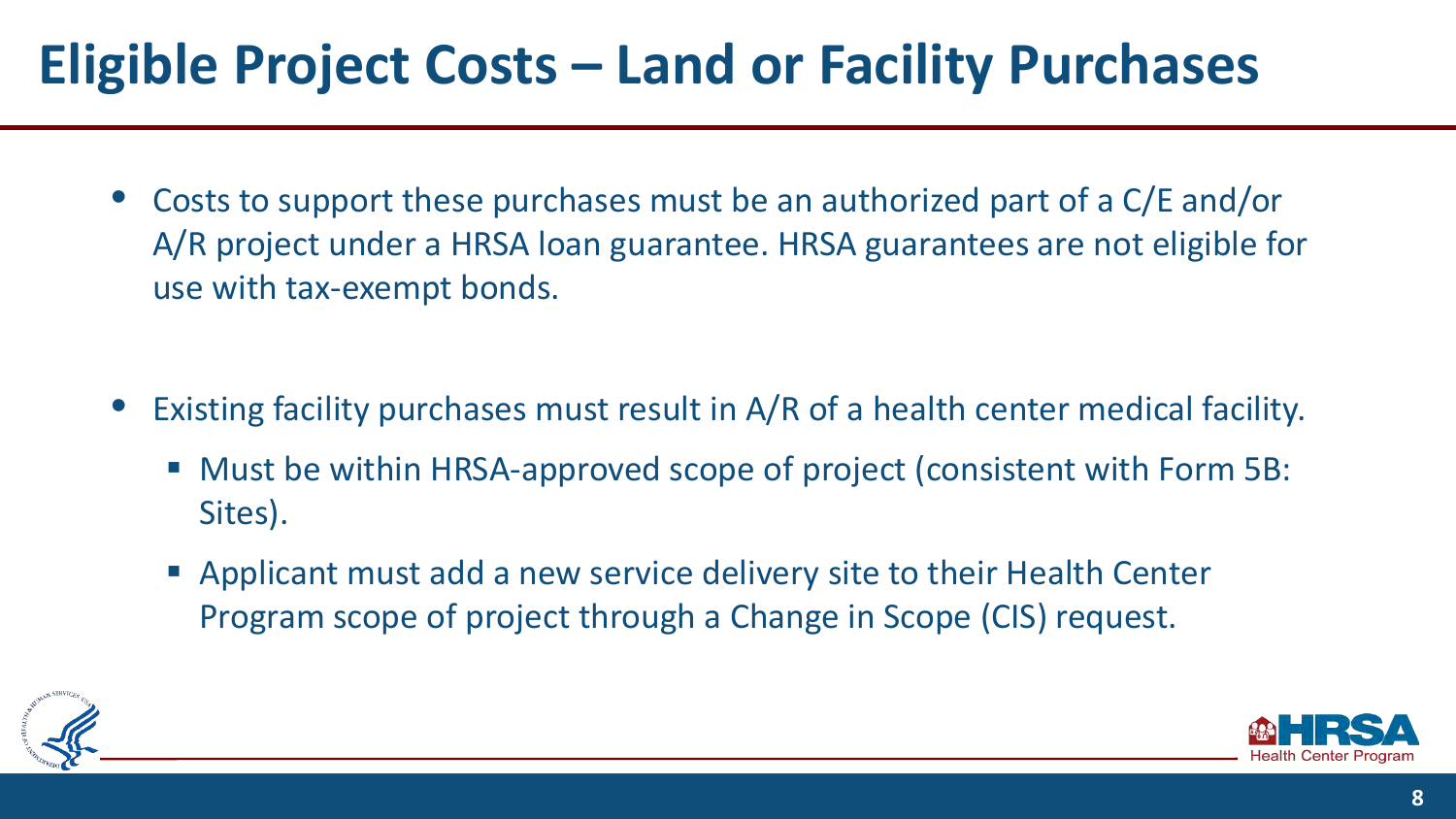#### **Loan and Term Conditions**

- LGP guarantees up to 80% of financing needs for projects.
- The LGP does not prescribe maximum or minimum loan amount limits or specific loan terms or conditions applicable to all loan guarantees.
- HRSA may take into account the adequacy of collateral for the loan agreement in determining whether or not to approve a guarantee.
	- Collateral, for this purpose, may include the proposed C/E or A/R project as well as assets other than those directly financed by the guaranteed loan.
	- **Collateral is described in a comprehensive Lender credit analysis that may include a risk** assessment.



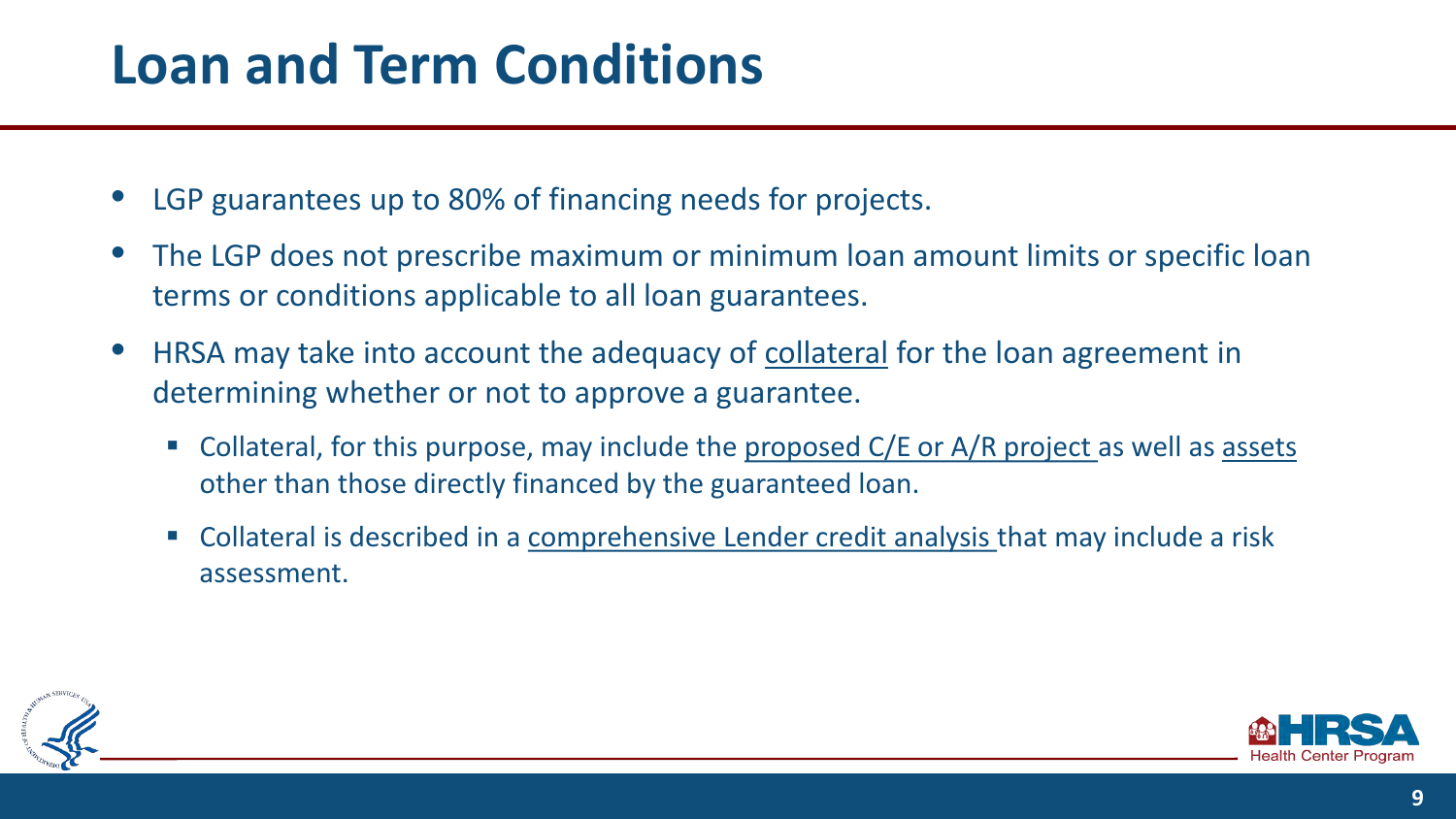### **Lender Servicing and Monitoring Requirements**

- All eligible Lenders must agree to service the loan and participate in monitoring and reporting activities throughout the life of the loan.
- Originating Lender for a HRSA-guaranteed loan must:
	- Hold the unguaranteed portion (20 percent) of the loan.
	- Monitor C/E or A/R activities progress to ensure project is developed in accordance with approved plans, specifications, contract documents, and applicable state, local, and federal requirements.
- Health centers with HRSA loan guarantees are required to provide information and data to HRSA on loan and operating performance of site related to the capital project throughout life of the loan.



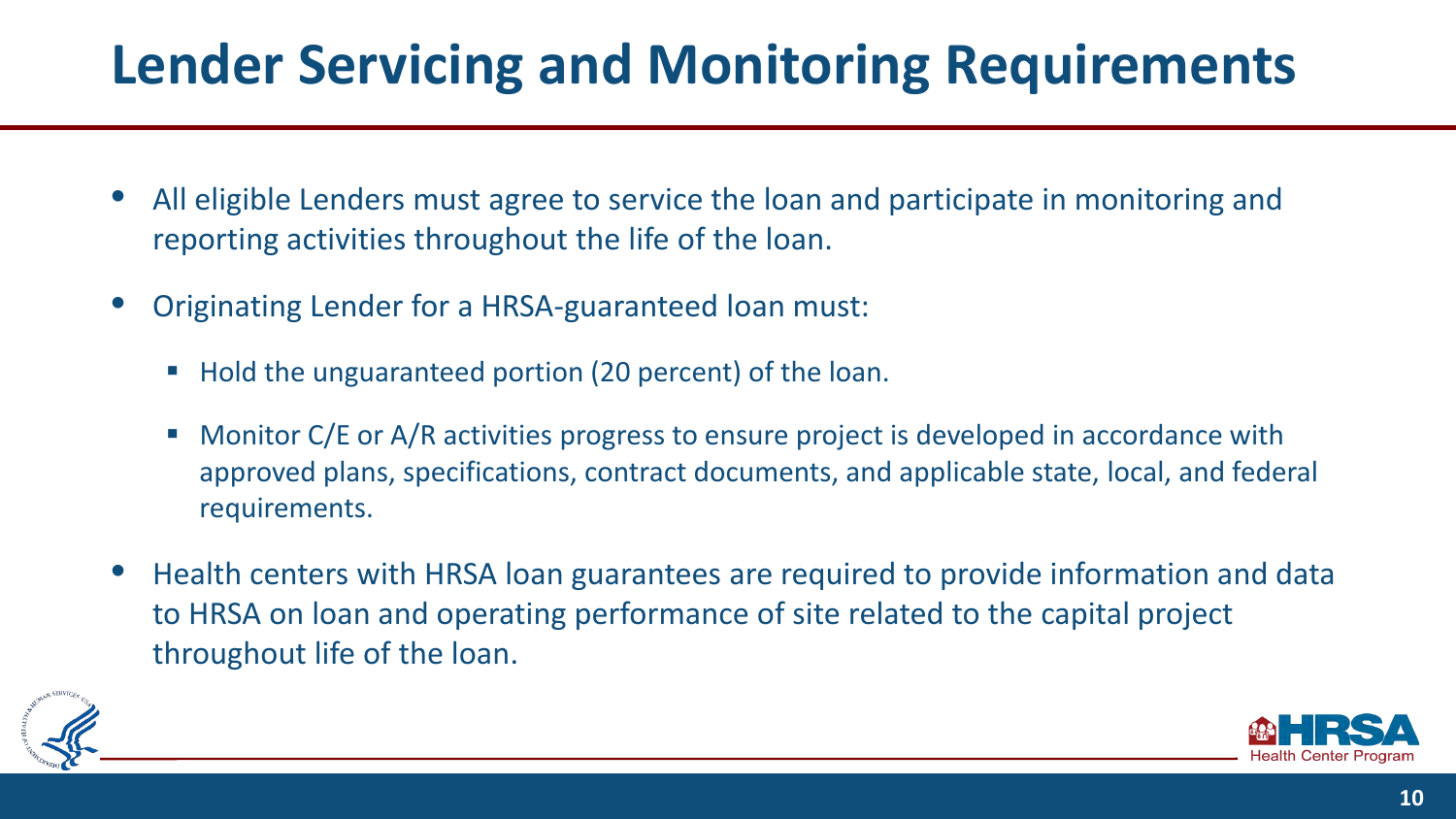### **NEPA Requirements – Environmental Review**

- Applicants are required to initiate an environmental review of proposed projects prior to submitting a complete application to HRSA.
- Benefits of review prior to submitting a complete application:
	- Expedites review to ensure timely completion of required reports or consultations to avoid delays in issuing a loan guarantee;
	- **Provides clarity on the potential costs involved in mitigating environmental issues,** which may impact the project budget; and
	- Avoids delays in closing the project financing.



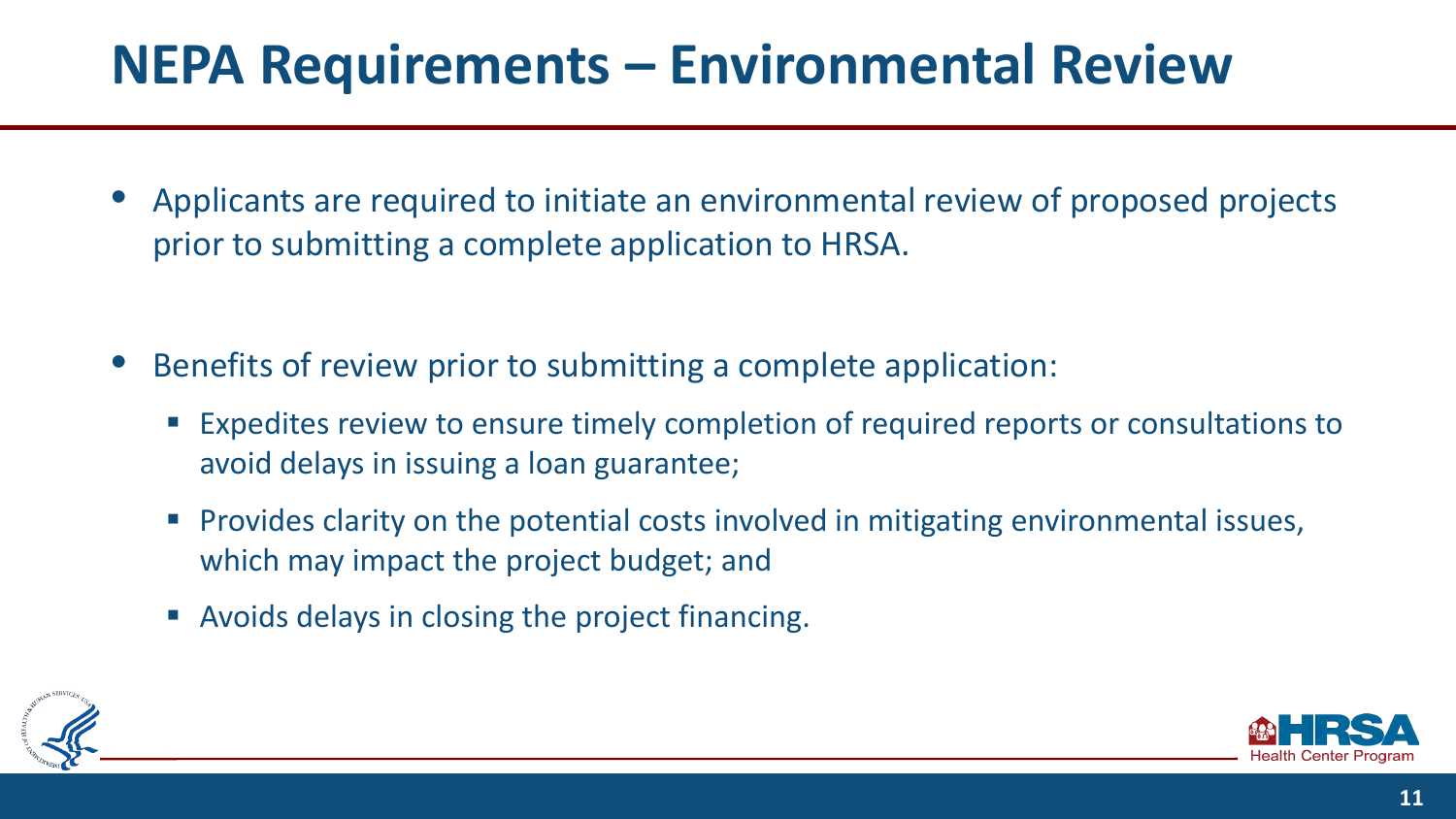#### **NEPA Requirements – EID Checklist**

- The Environmental Information and Documentation [\(EID\) Checklist](https://bphc.hrsa.gov/sites/default/files/bphc/programopportunities/pdf/environmental-info-doc-2019.pdf) serves as HRSA's initial [Environment and Historic Preservation Assessment](https://bphc.hrsa.gov/program-opportunities/capital-development/environmental-preservation-ta).
	- Captures information required to determine if proposed project may significantly impact the environment, pursuant to the National Environmental Policy Act of 1969 (NEPA).
	- **HRSA reviews and may require applicant to obtain and submit a NEPA Environmental** Assessment report with their application. Applicant may be required to obtain additional documentation as part of the report from the following:
		- ▶ State Historic Preservation Officer (SHPO),
		- ▶ Tribal Historic Preservation Officer (THPO),
		- $\triangleright$  Representatives of the local government, and
		- $\triangleright$  Other affected Indian tribes and interested parties.



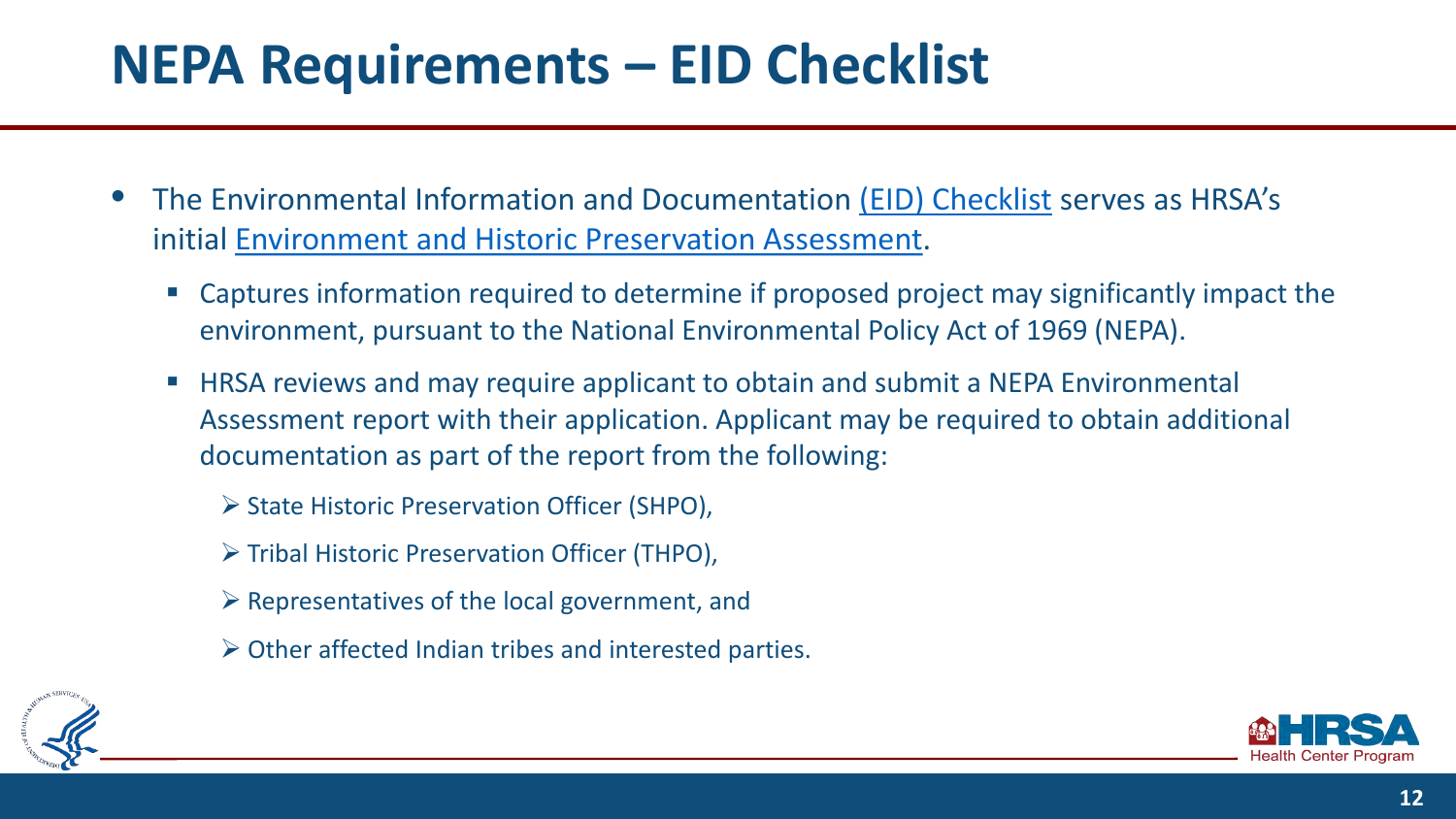### **LGP Application Process Overview 3 Phases**



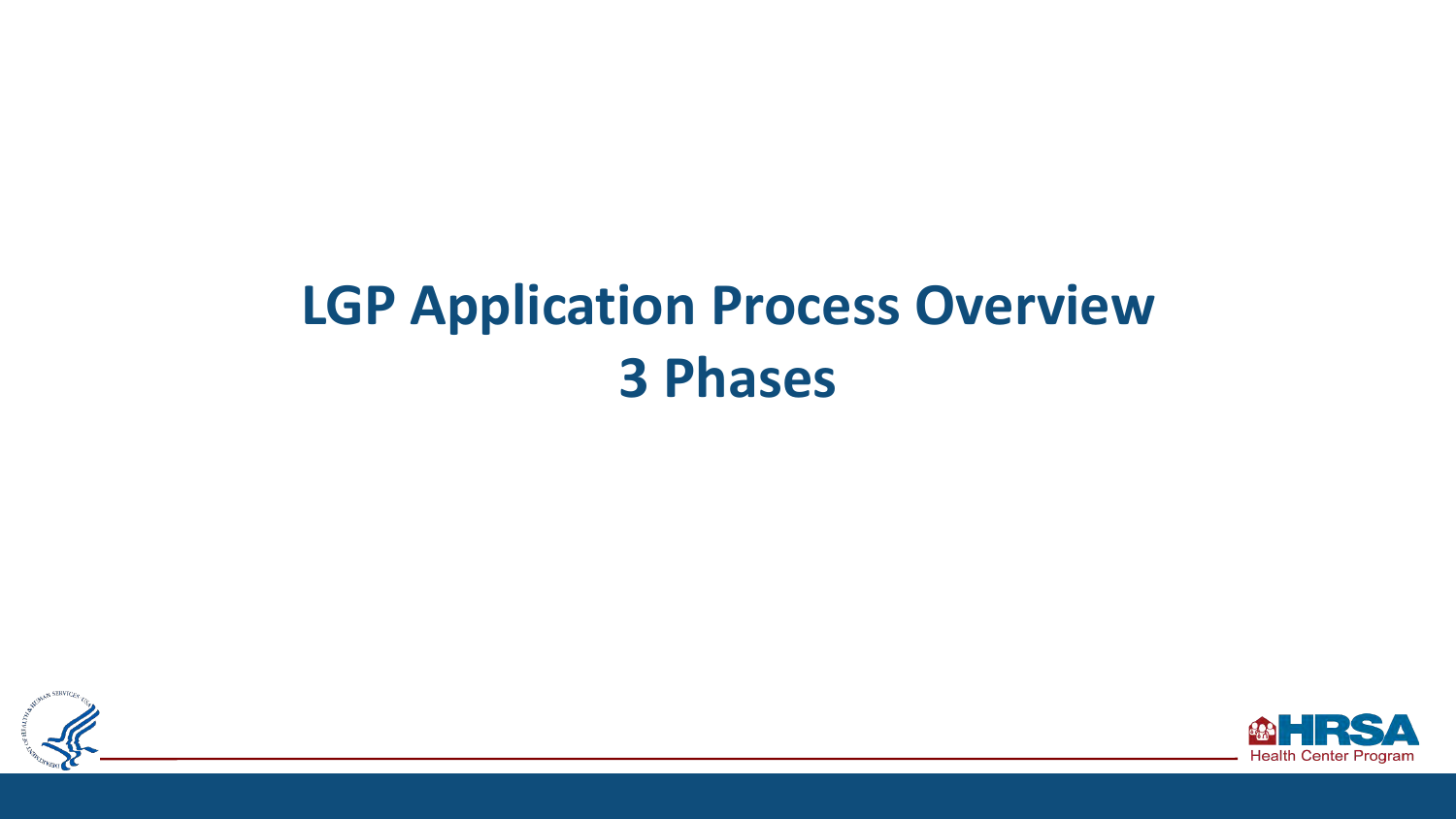#### **Application Process: 3 Phases**

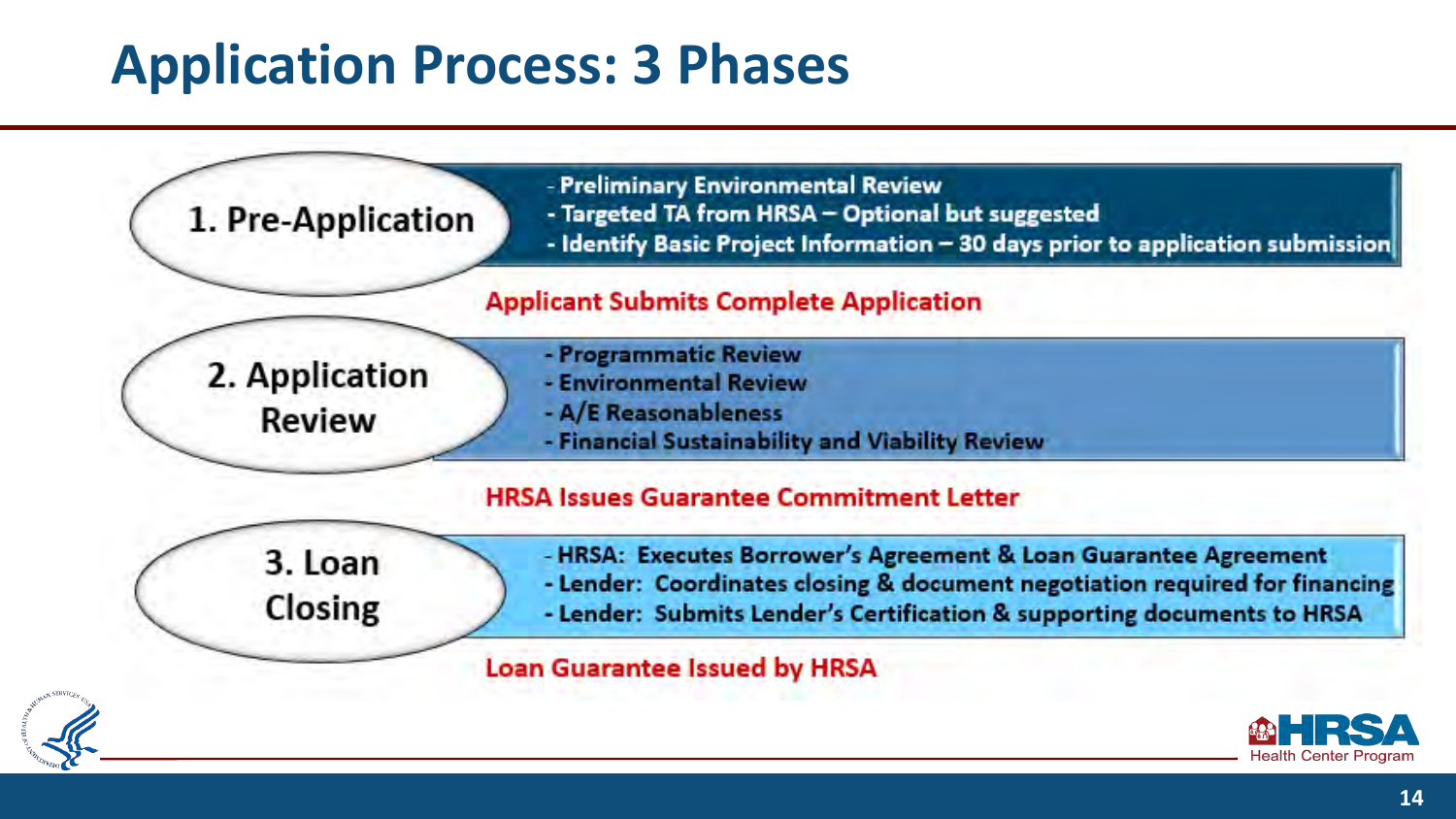#### **Phase 1: Pre-Application**

#### • **Consultation and Technical Assistance (TA)**

- HRSA encourages all applicants to consult with HRSA LGP staff and the Primary Care Development Corporation prior to your application submission.
- Consultation with HRSA LGP staff is essential to provide guidance and ensure completeness before submitting your application.
- **Environmental Information Documentation (EID) checklist**
	- Identifies specific environmental issues and project information that must be addressed in the full application.
	- Targeted TA is available for applicants regarding the environmental information included in the EID checklist.



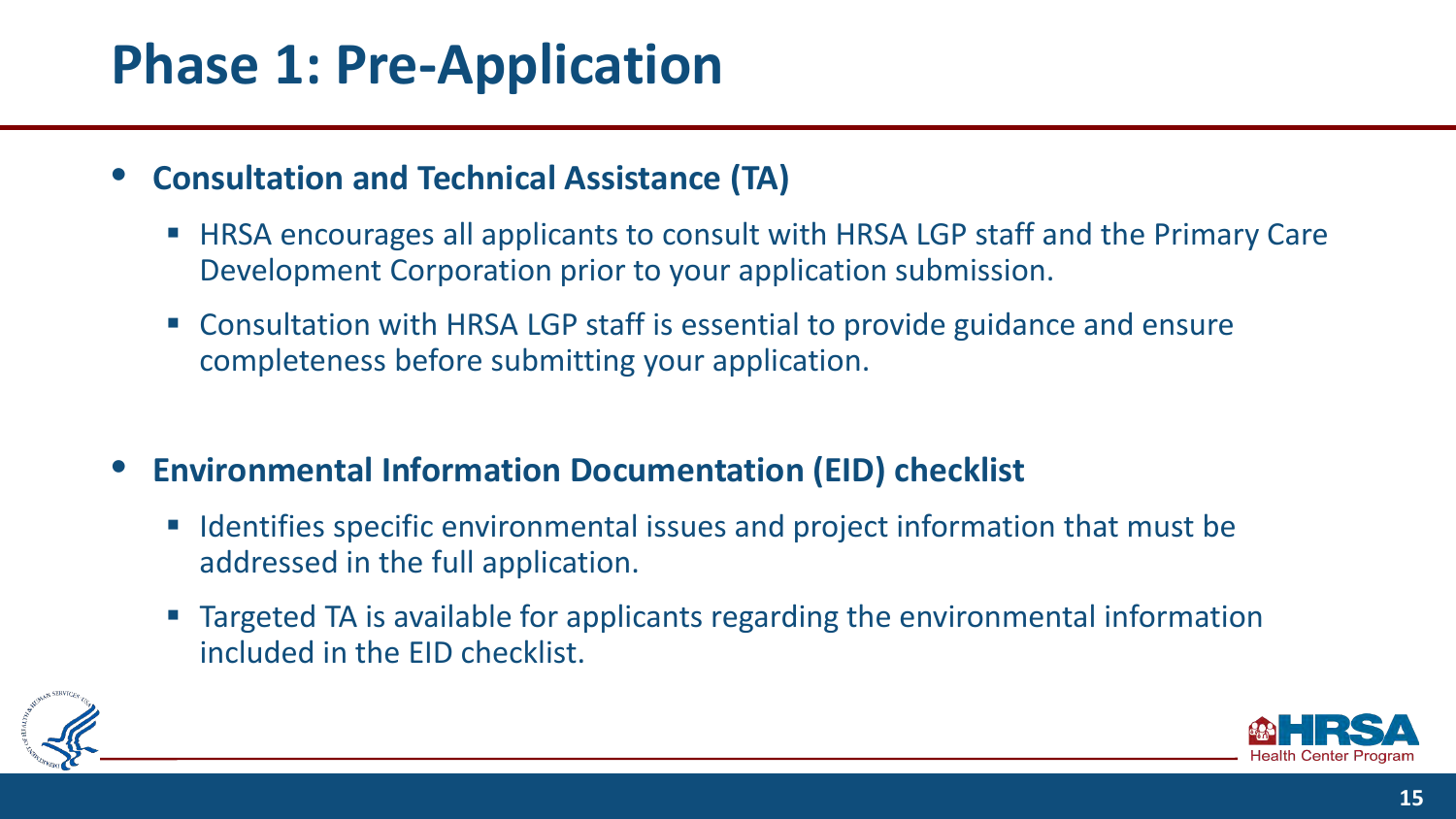### **Phase 2: Application Review**

- Includes **programmatic, environmental, architectural/engineering (A/E) reasonableness**, and **financial sustainability and viability reviews** conducted by HRSA and PCDC.
- Includes an **on-site review** to confirm LGP application information and to meet with representatives from applicant and Lender.
- Pending satisfactory completion of all reviews and confirmation has met all HRSA requirements, HRSA will issue to the applicant a conditional **Loan Guarantee Commitment Letter**
	- Conditional commitment for a guarantee to be issued at closing date when applicant satisfies all HRSA requirements and met Lender's closing conditions.



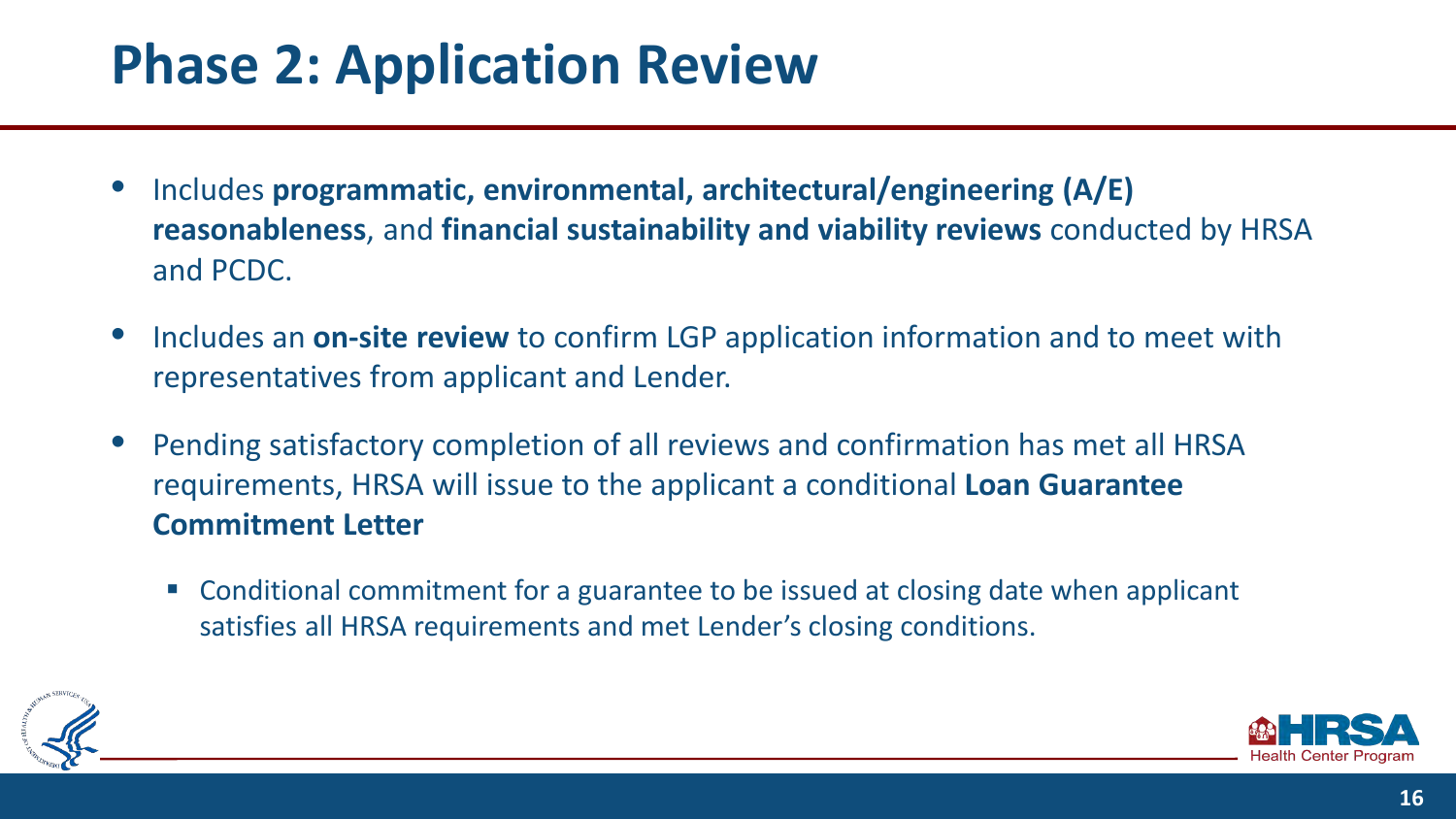#### **Phase 3: Loan Closing**

#### Lender

- Negotiates final loan terms with applicant, subject to HRSA approval
- Manages and coordinates closing process
- Works with Applicant to submit all financing documents and agreements, terms and conditions
- Submits (before closing date) Lender's Certification
- Reviews (concurrently) HRSA's standard documents for
- guarantee

#### **HRSA**

- Provides standard documents:
	- Loan Guarantee Agreement
	- Applicant (Borrower's) Agreement with Guarantor
- With Lender and Applicant, executes and delivers all financing and guarantee documents

### Applicant

- Works with Lender to negotiate loan and guarantee terms and conditions including submitting all financing documents and agreements
- Works with Lender and HRSA to execute and deliver all financing and guarantee documents



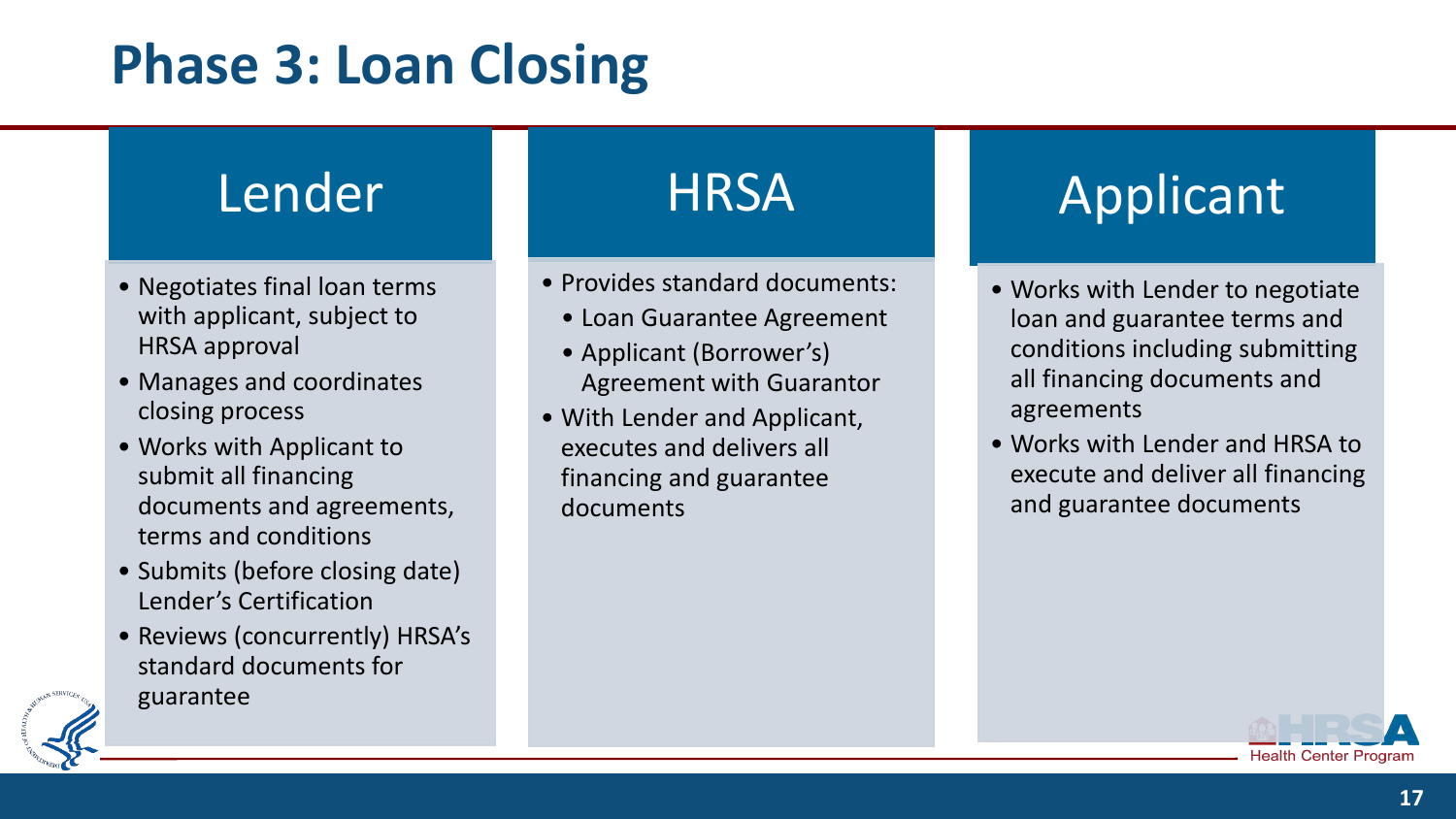### **LGP Application Instructions**

- Available to assist health centers in application process
- Offers a comprehensive overview of:
	- Administrative and Program Policy
	- **Submission Requirements**
	- Streamlined Technical Review and Guarantee Approval Process
- Available on the [HRSA LGP website](https://bphc.hrsa.gov/programopportunities/loan-guarantee-program) or via [direct PDF link.](https://bphc.hrsa.gov/sites/default/files/bphc/programopportunities/fundingopportunities/hcf-lgp/hcf-lgp-instructions.pdf)



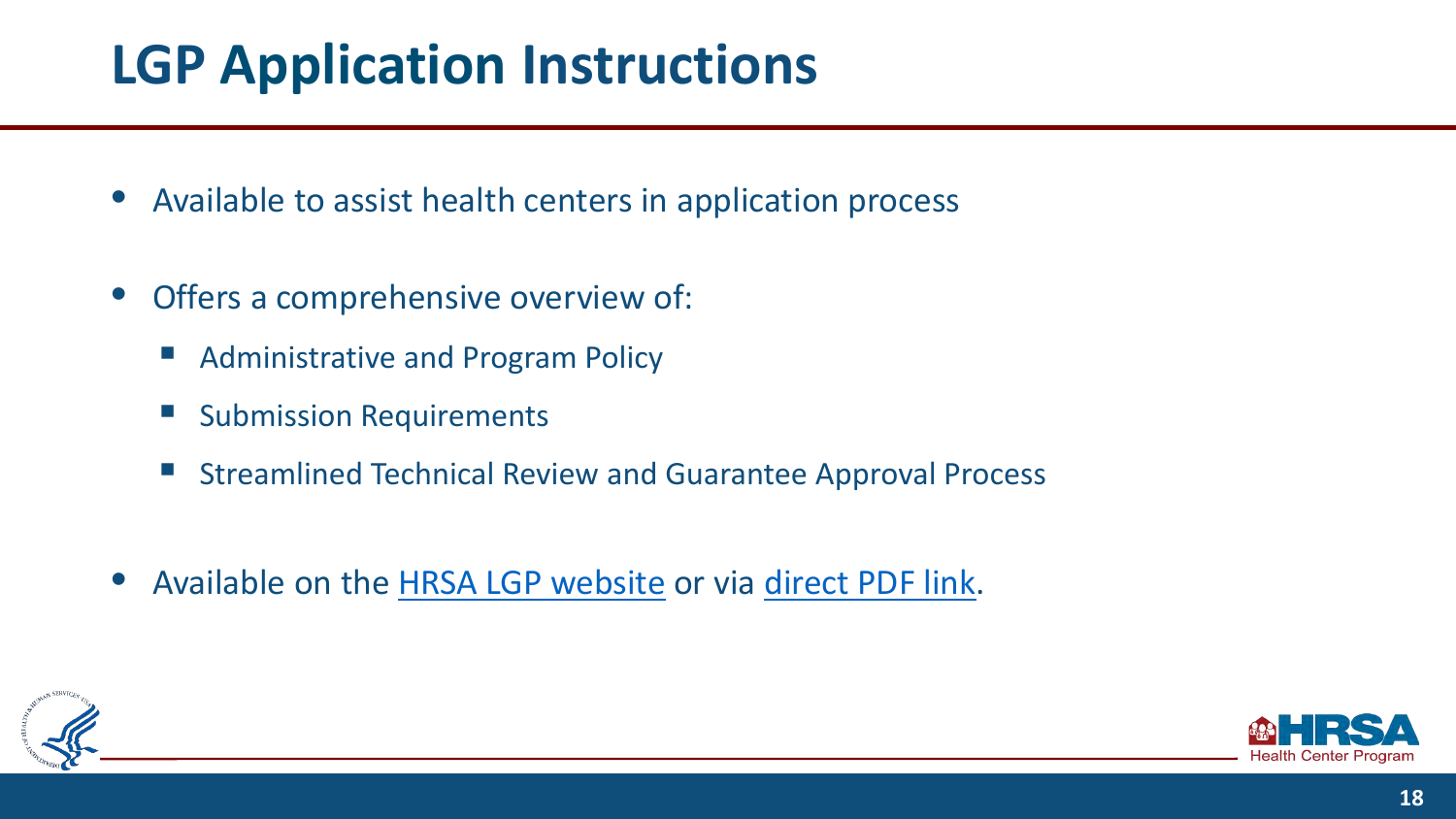### **Application Timeline**

- Applications received and reviewed on a rolling, year-round basis in the order received.
- Engage in a pre-application consultation with HRSA prior to application submission. Applicants may contact the LGP via email at [LGProgram@hrsa.gov](mailto:LGProgram@hrsa.gov) or via the Health Center Program Support [web contact form.](https://bphccommunications.secure.force.com/ContactBPHC/BPHC_Contact_Form)
- Once a complete application is submitted, it takes **approximately 60 days** to adequately review and process an LGP application and issue a Guarantee Commitment Letter.



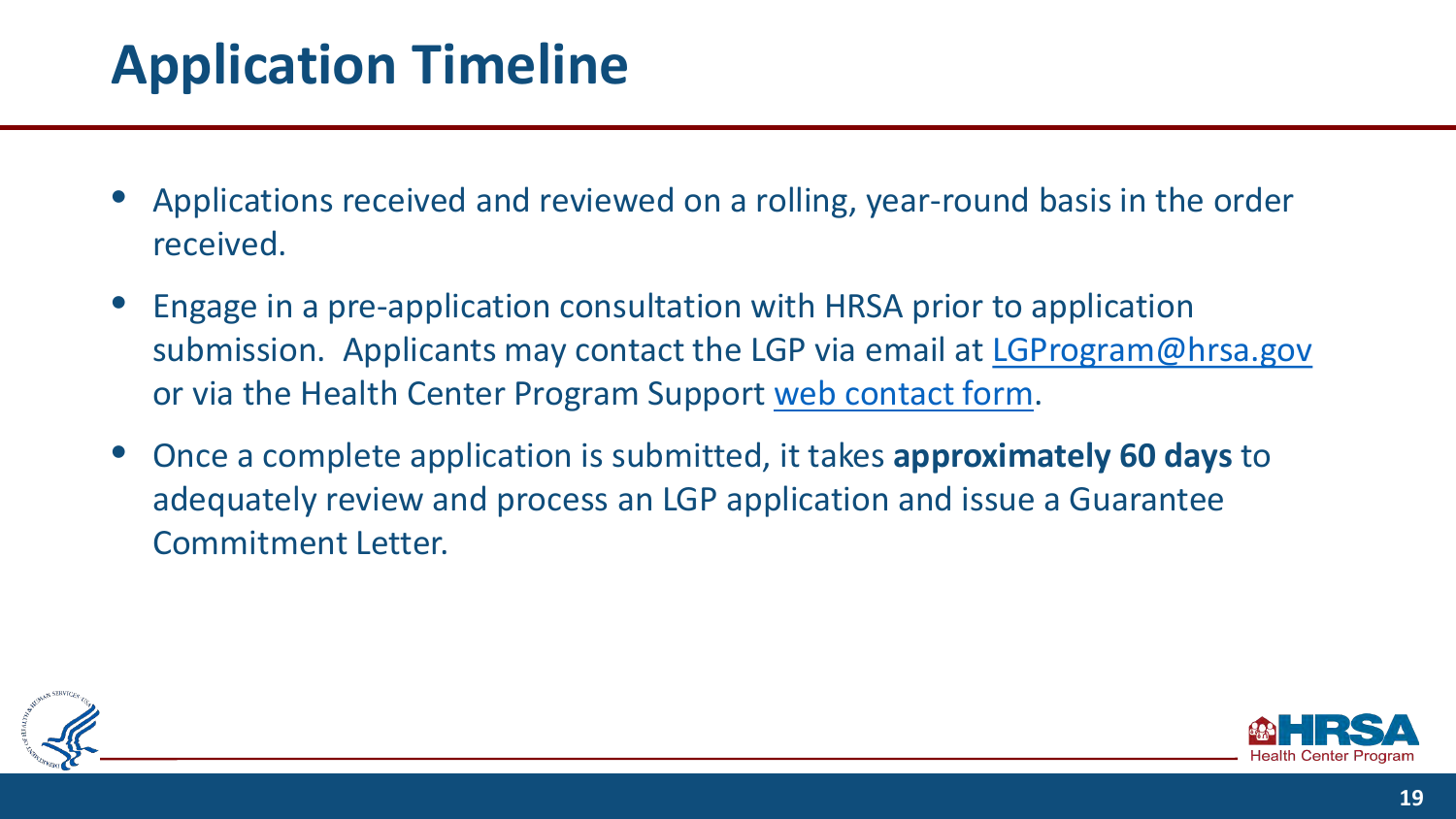#### **LGP Technical Assistance (TA) Resources**



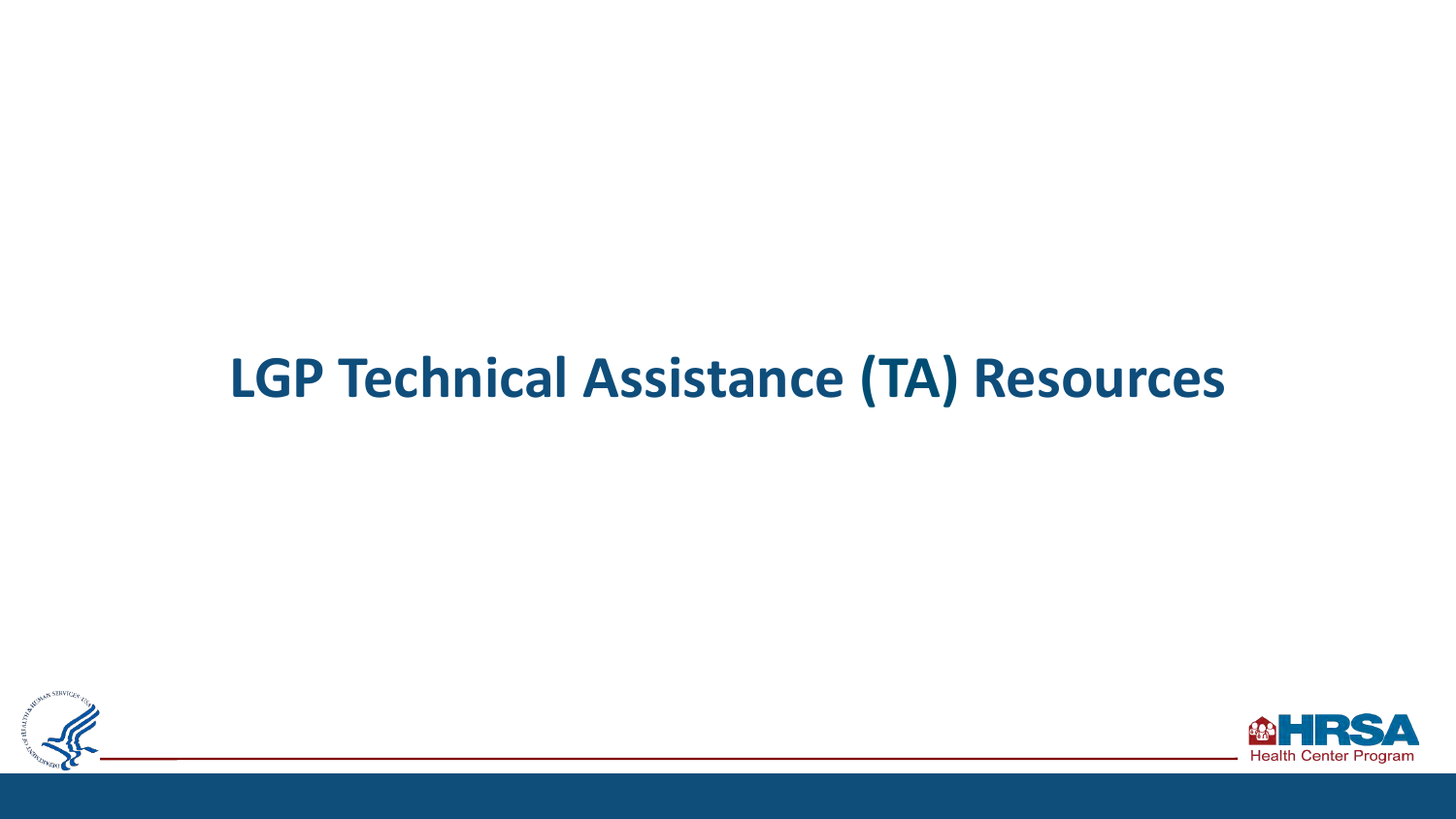#### **HRSA Loan Guarantee Program Website**

#### **<https://bphc.hrsa.gov/programopportunities/loan-guarantee-program>**

| <b>Health Resources &amp; Services Administration</b><br>Explore + |                        |                          |                              |                                          |                                                   |
|--------------------------------------------------------------------|------------------------|--------------------------|------------------------------|------------------------------------------|---------------------------------------------------|
| <b>Health Center Program</b>                                       | <b>TRSA</b>            |                          |                              |                                          | Q<br><b>Advanced Search</b><br>$f$ co $\boxdot$ y |
| Program<br>Requirements                                            | Quality<br>Improvement | Program<br>Opportunities | <b>Health Center</b><br>Data | <b>Federal Tort</b><br><b>Claims Act</b> | About the Health<br><b>Center Program</b>         |

Home > Program Opportunities > Health Center Facility Loan Guarantee Program

#### Health Center Facility Loan Guarantee Program

#### **LGP Instructions**

Updated to better assist health centers in applying for a HRSA loan guarantee, the LGP Instructions offer a comprehensive overview of administrative and program policy, submission requirements, and the streamlined technical review and guarantee approval process.

View LGP Instructions (PDF - 787 KB)

The Health Resources and Services Administration (HRSA) Health Center Facility Loan Guarantee Program (LGP) supports loans to eligible Health Center Program awardees for the construction/expansion, alteration/renovation and modernization of health center medical facilities. Fligible health centers must be active Health Center Program awardees as defined under section 330 of the Public Health

- Program Resources
- Standard Forms
- Access to General and Targeted Technical Assistance



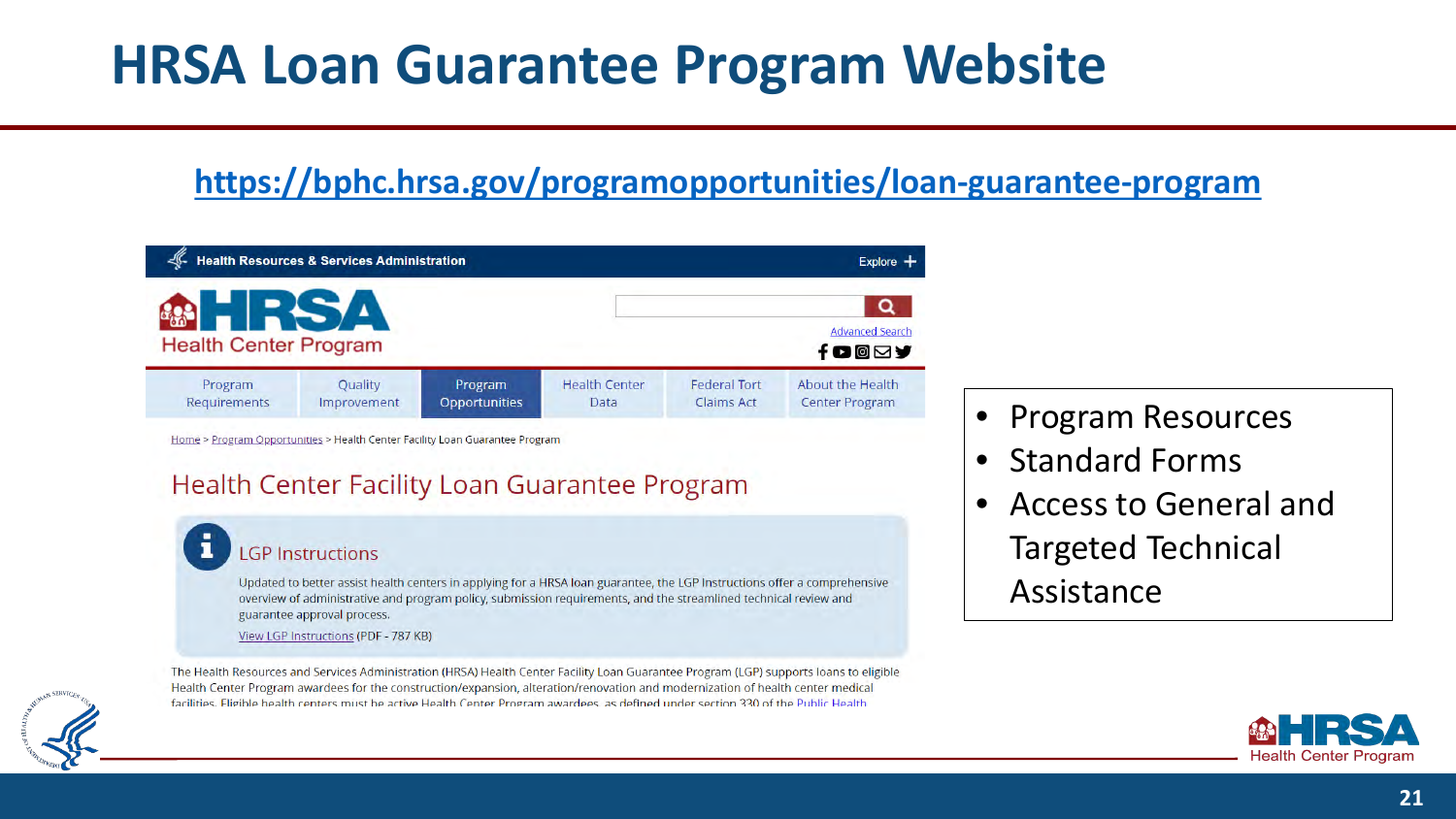#### **Targeted TA – Capital Link**

- Capital Link is our HRSA partner that provides TA support for capital projects. Capital Link supports HRSA in providing individual technical assistance to applicants to support the understanding of the Loan Guarantee Program as it relates to their planned capital projects and whether/how to apply.
- Visit Capital Link's [webpage](https://www.caplink.org/advisory-services/financing-assistance/hrsa-loan-guarantee-program) for applicant and lender fact sheets.
- Contact the HRSA Loan Guarantee Program at [LGProgram@hrsa.gov](mailto:LGProgram@hrsa.gov) if you are interested in receiving technical assistance from Capital Link.



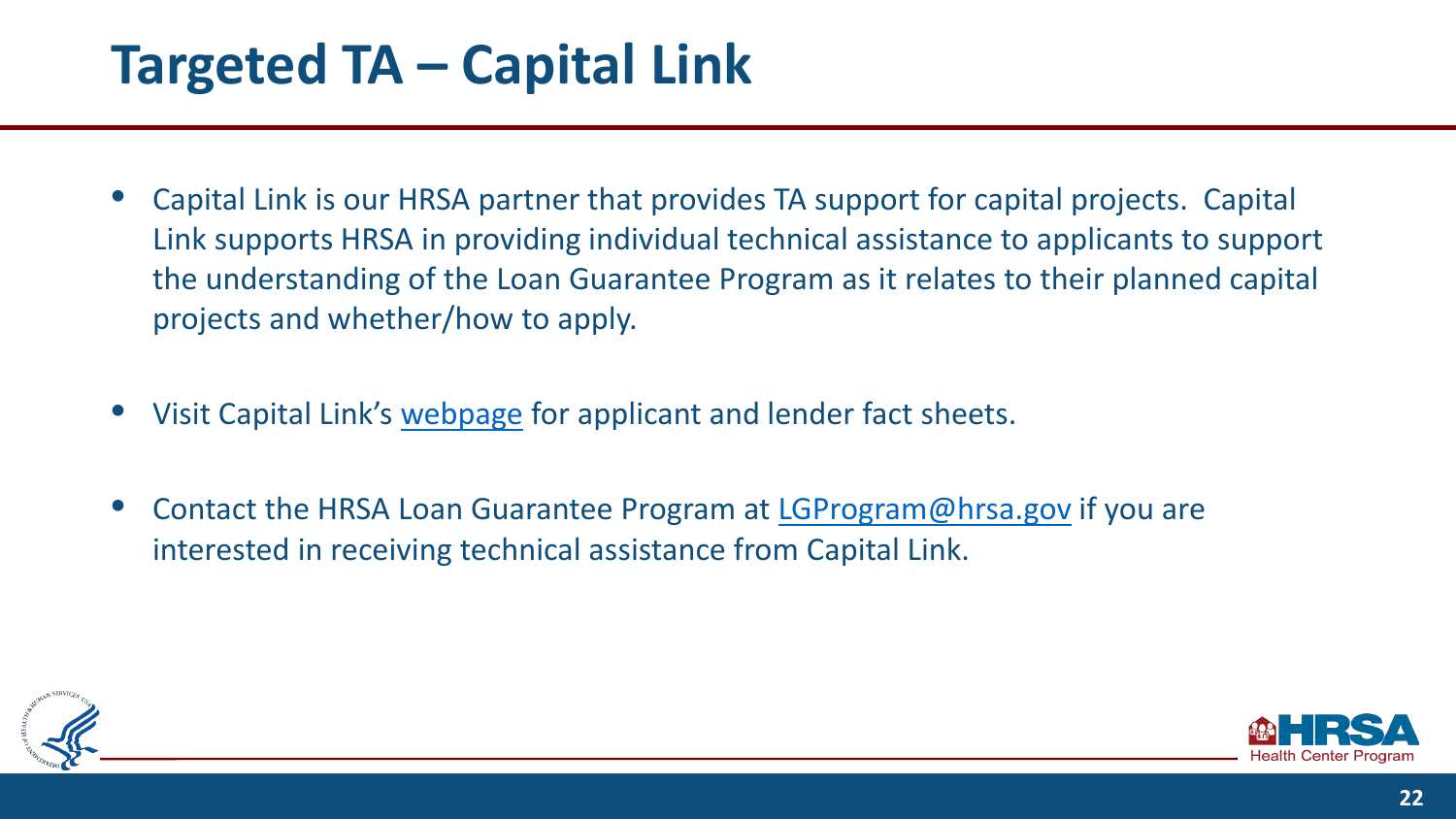### **Health Center Program Support (HCPS)**



For more information you can contact the Health Center Program Support:

- Phone: 877-464-4772
- Availability:
	- 7 a.m. to 8 p.m. ET
	- Monday Friday (except federal holidays)

#### By [Web contact form:](https://bphccommunications.secure.force.com/ContactBPHC/BPHC_Contact_Form)

- Enter/Confirm your contact information
- Select "Health Center"
- Select BPHC Category: "Loan Guarantee Program"



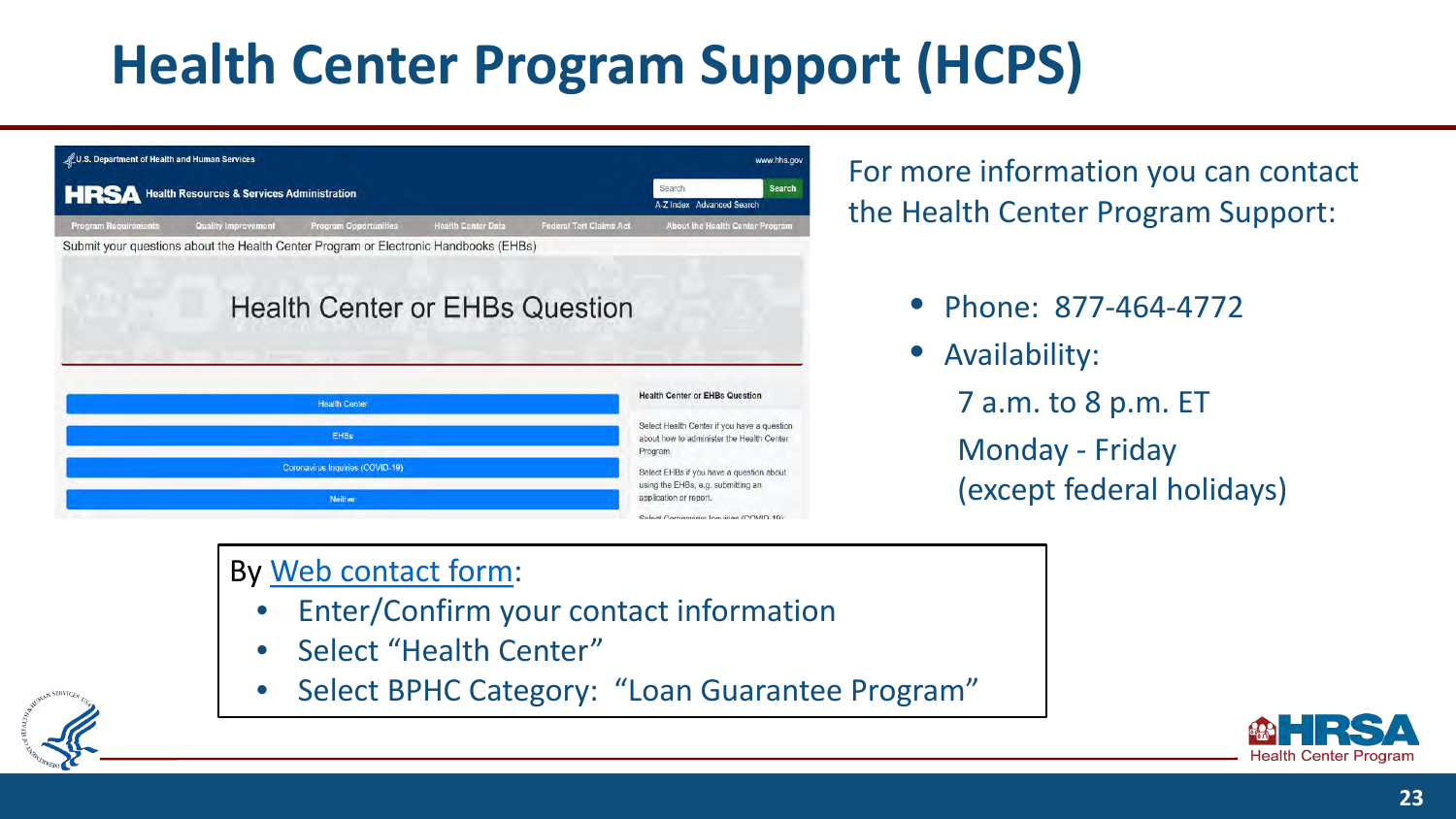### **Thank You!**

#### **HRSA Loan Guarantee Program Team**

Bureau of Primary Health Care (BPHC)

Health Resources and Services Administration (HRSA)



[LGProgram@hrsa.gov](mailto:LGProgram@hrsa.gov)

[bphc.hrsa.gov](https://bphc.hrsa.gov/)



Sign up for the *Primary Health Care Digest*